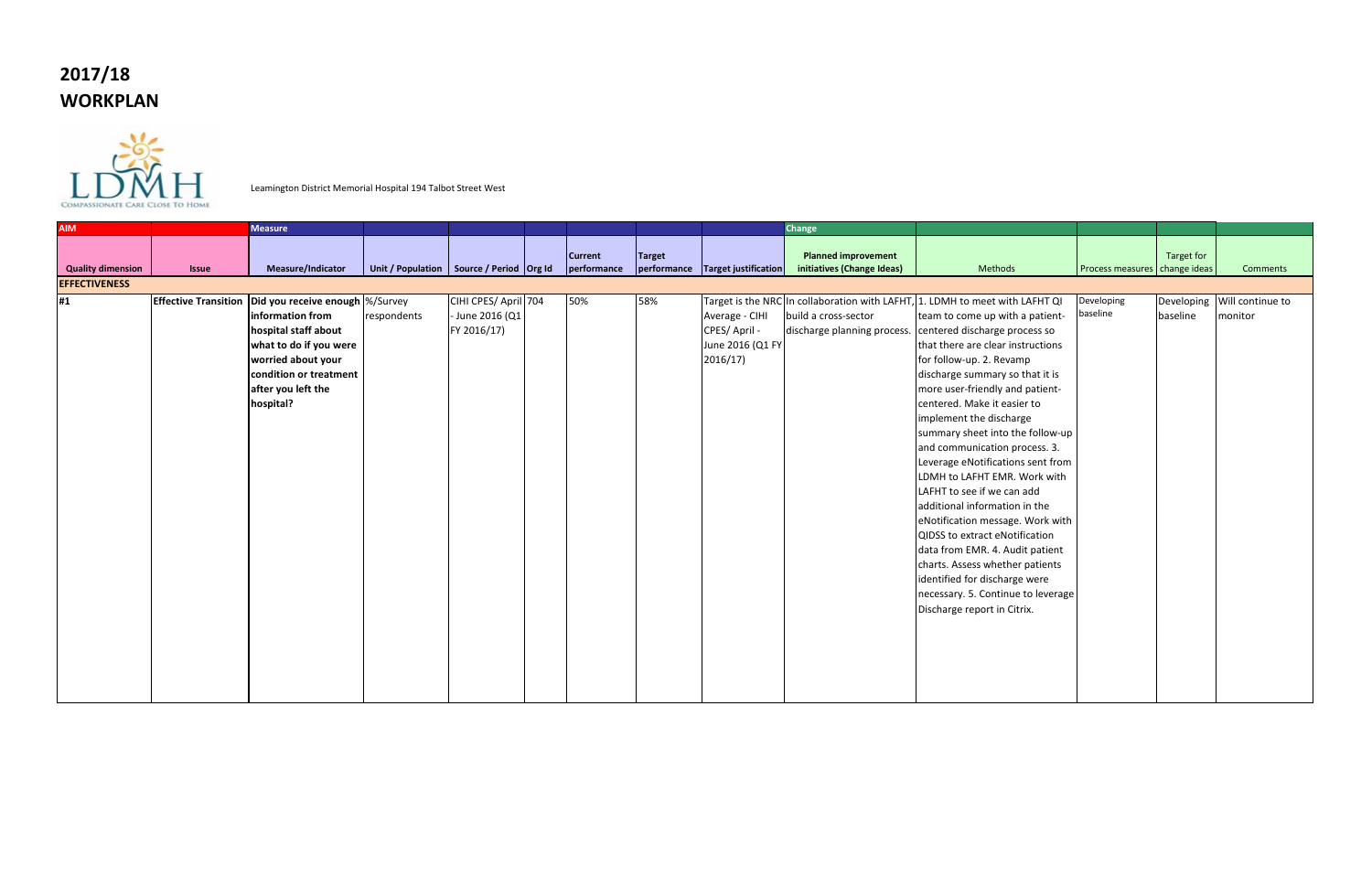| <b>Quality dimension</b>       | <b>Issue</b>             | Measure/Indicator                                                                                                                                                                                                     | Unit / Population   Source / Period   Org Id                                                               |                                                                |     | <b>Current</b><br>performance  | <b>Target</b> | performance Target justification                                                                                                                                    | <b>Planned improvement</b><br>initiatives (Change Ideas)                                                                                         | Methods                                                                                 | Process measures   change ideas                                                                                                              | Target for | <b>Comments</b>                                                                                                                                                                                                                                                              |
|--------------------------------|--------------------------|-----------------------------------------------------------------------------------------------------------------------------------------------------------------------------------------------------------------------|------------------------------------------------------------------------------------------------------------|----------------------------------------------------------------|-----|--------------------------------|---------------|---------------------------------------------------------------------------------------------------------------------------------------------------------------------|--------------------------------------------------------------------------------------------------------------------------------------------------|-----------------------------------------------------------------------------------------|----------------------------------------------------------------------------------------------------------------------------------------------|------------|------------------------------------------------------------------------------------------------------------------------------------------------------------------------------------------------------------------------------------------------------------------------------|
| <b>COORDINATING CARE</b><br>#2 | <b>Coordinating Care</b> | Percentage of patients  %/Patients<br>identified with multiple meeting Health<br>conditions and complex Link criteria<br>needs (Health Link<br>criteria) who are<br>offered access to<br><b>Health Links approach</b> |                                                                                                            | Hospital<br>collected<br>data/Most<br>recent 3 month<br>period | 704 | CB (Collecting CB<br>Baseline) |               | Collecting<br>baseline                                                                                                                                              | Comparable results vs.<br><b>CKHA</b>                                                                                                            | ED visits; admits                                                                       | Develop<br>coordinated<br>care plans<br>across LDMH,<br>LAFHT and<br>other primary<br>care providers.                                        | baseline   | Developing This is a new<br>initiative for our<br>sublhin -<br>Leamington District<br><b>Memorial Hospital</b><br>and the Leamington<br>and Area Family<br>Health Team are<br>working towards a<br>new health care<br>system that will<br>facilitate care co-<br>ordination, |
|                                |                          |                                                                                                                                                                                                                       |                                                                                                            |                                                                |     |                                |               |                                                                                                                                                                     |                                                                                                                                                  |                                                                                         |                                                                                                                                              |            | decrease<br>duplication, increase<br>quality, ensure<br>continuity and be as<br>seamless as possible                                                                                                                                                                         |
| <b>SAFE</b>                    |                          |                                                                                                                                                                                                                       |                                                                                                            |                                                                |     |                                |               |                                                                                                                                                                     |                                                                                                                                                  |                                                                                         |                                                                                                                                              |            |                                                                                                                                                                                                                                                                              |
| #3                             | <b>Medication Safety</b> | <b>Medication</b><br>reconciliation at<br>admission: The total<br>number of patients<br>with medications<br>reconciled as a<br>proportion of the total<br>number of patients<br>admitted to the<br>hospital           | Rate per total<br>number of<br>admitted<br>patients/Hospital recent quarter<br>admitted patients available | Hospital<br>collected<br>data/Most                             | 704 | 94% (Jan 2016-90%<br>Dec 2016) |               | Accreditation<br>Canada<br>recommends<br>that<br>organizations<br>aim to complete in the emergency<br>medication<br>reconciliations<br>90% of the time<br>or better | Maintain current process<br>and continue to include<br>pharmacy student as<br>admission medication<br>reconcilliation coordinator<br>department. | Review monthly admission<br>samples. Want audit to match the audit<br>admission profile | Continue to<br>medication<br>reconciliation at<br>all transitions of<br>care and<br>educate staff on<br>a 1:1 basis when<br>gaps identified. | Maintain   | Continue to utilize<br>University of<br>Waterloo resident<br>to assist with<br>monitoring/audits.                                                                                                                                                                            |